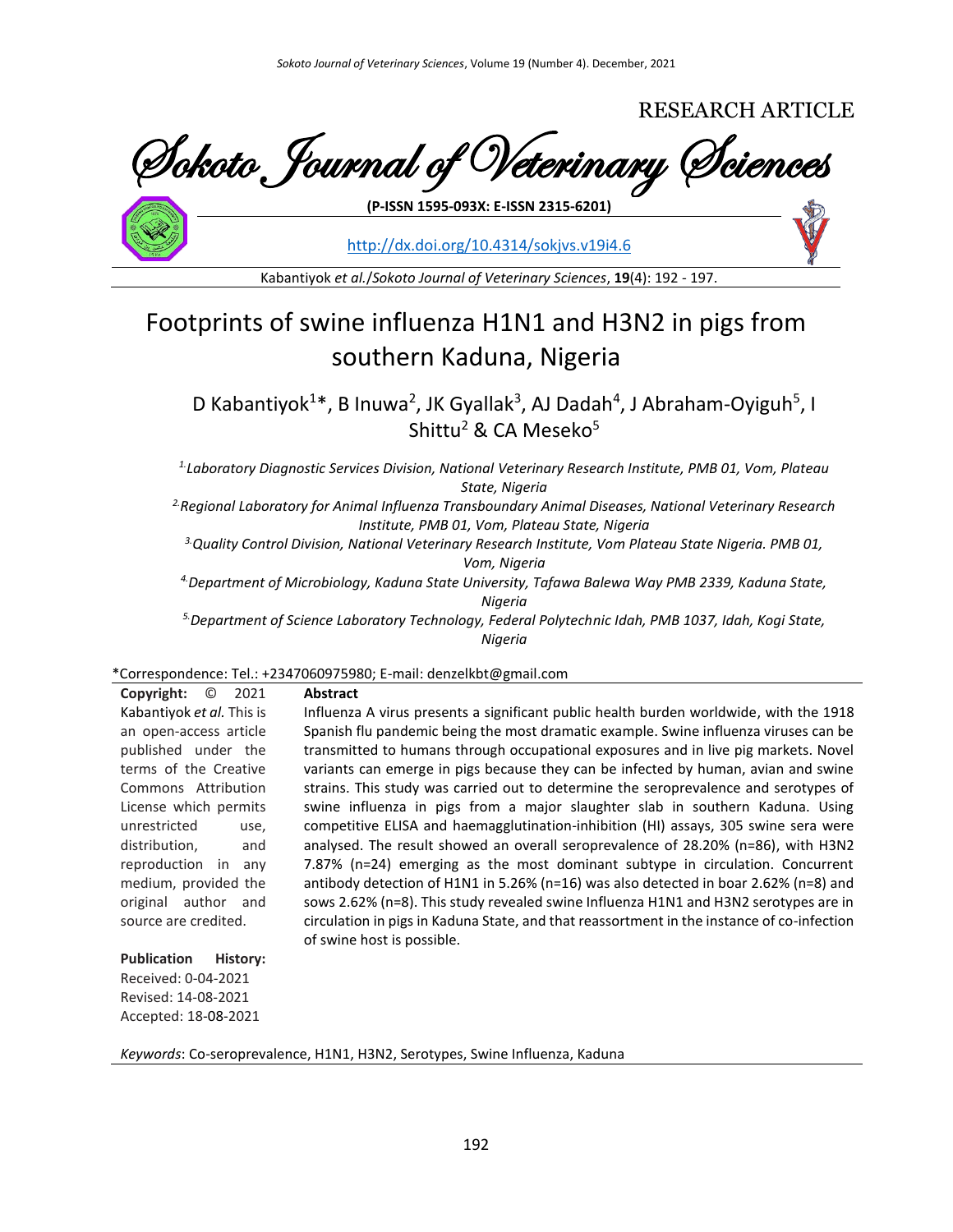## **Introduction**

Influenza viruses (IVs) belong to a group of enveloped, single-stranded RNA viruses in the family of Orthomyxoviridae, which comprises of influenza A, B, and C viruses (Tong *et al*., 2012), Thogoto virus, Dhori Thogoto virus, Salmon Isavirus, Quaranfil quaranja virus, and the recently distinguished Influenza D Virus (Hause *et al*., 2014; ICTV, 2020). Influenza A virus (IAV) is the causal agent of swine flu, a highly contagious respiratory disease of pigs (Sreta *et al*., 2007). Major subtypes of influenza A virus in pigs include H1N1, H1N2, H2N3, H3N1, and H3N2. Influenza B virus (IBV) has not been isolated from swine because it is limited to human hosts (Koutsakos *et al*., 2016). However, medical history has recorded occasional IAV zoonotic transmissions between humans and pigs since the 1918 Spanish flu pandemic (Garten *et al*., 2009). It has since then been of public health significance because it undergoes mutations such as antigenic shift and antigenic drift (Willey *et al*., 2008). Because the respiratory epithelia of pigs express receptors for both avian type  $(\alpha 2, 3$  sialic acid) and swine type ( $\alpha$ 2, 6 sialic acid) influenza, they serve as significant hosts where new reassortants can emerge (Lowen & Steel, 2014).

Despite the zoonotic and pre-pandemic susceptibility of some swine IAVs, knowledge of circulating viral subtypes in swine populations is minimal in some settings and even non-existent in several regions (Meseko *et al*., 2014). In 2006 Kaduna state became the epicentre of the first avian influenza outbreak in Nigeria (Joannis *et al*., 2006), and since then, several studies on influenza has focused on the virus in avian populations and equid carriers (Meseko *et al*., 2016). In some areas, such as Southern Kaduna, there is a scarcity of recent data for IAVs in swine. This study provides information that will help develop control measures to reduce public health risk and better understand the disease burden in pigs in Southern Kaduna.

We detected swine influenza A antibodies by competitive ELISA and H1 and H3 by haemagglutination inhibition assay to assess joint seroconversion of positive cases from Southern Kaduna to ascertain the footprints of infections.

#### **Materials and Methods**

#### *Study area*

Southern Kaduna is known for subsistence backyard pig farming and pork consumption, as evidenced by the number of slaughter slabs and pork meat sellers. The Tunga Alade weekly pig market is located in Katsit Jema'a Local Government Area (Figure 1); a settlement on the outskirts of Kafanchan town is the

largest pig market in Nigeria. The weekly pig market plays host to pig farmers from surrounding towns of Kwoi, Zonkwa, Manchok, Kagoro, and Kachia in the southern part of Kaduna State who buys and sell their livestock and has remained an important pig market centre since colonial days (Ajala *et al*., 2002).

#### *Sampling techniques/sample size*

The pigs used for this study were exsanguinated pigs sourced from LGAs in Southern Kaduna and brought to the Katsit Pig market slaughter slab. The pigs were selected randomly by convenience sampling weekly at the Pig market.

## *Sample collection and processing*

A total of 305 swine sera were sampled for this study. 5mL of blood was collected from exsanguinated pigs in plain sample bottles from December 2017 to June 2018 at the Katsit slaughter slab in Southern Kaduna. Sera samples were extracted from clotted blood into sterile tubes and transported on ice packs to the Regional Laboratory for Animal Influenza and other Transboundary Animal Diseases, National Veterinary Research Institute (NVRI), Vom for further analysis.

## *Enzyme-linked immunosorbent assay (ELISA) for detection of influenza A antibody*

Sera were mixed (1/10) in dilute buffer (DB) before being assayed (e.g. by diluting 15µL of the sample with 13µL of DB). The controls were not diluted. The test procedure was carried out according to the manufacturers' manual (IDEXX Laboratories, Inc. One



**Figure 1:** A map of Kaduna showing Jema'a Local Government Area, where the pig market is situated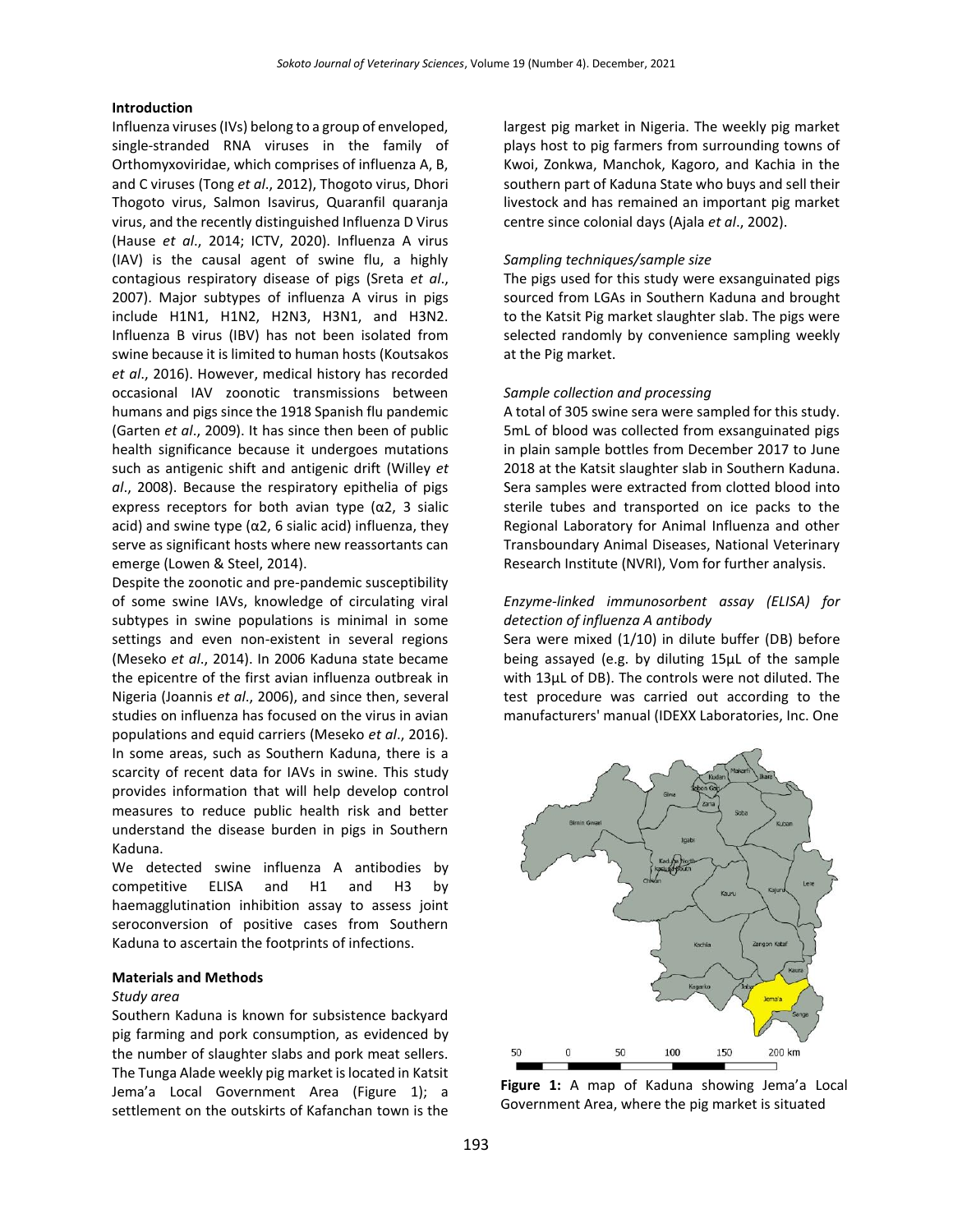Drive Westbrook, Maine 04092 USA) and interpretation of the result was done according to the ELISA kit manual. All sera samples that tested positive to IAV and the positive reference antiserum for H1N1 and H3N2 were treated using Receptor Destroying Enzymes (RDE) before serotyping using an H1N1 and H3N2 reference antigen and antiserum using haemagglutination inhibition (HI) assay.

#### *Viral antigen and antiserum*

Swine Influenza antigens H1N1 and H3N2 with the corresponding antiserum were obtained from *Instituto Zooprofilatticco Sperimentale delleVenezie* (IZSVe) Legnaro, Italy and were used in the present study.

## *Influenza haemagglutination (HA) and haemagglutination inhibition assay*

HI test was carried out to detect Swine Influenza Virus (SIV) antibodies against H1N1 and H3N2subtypes. Haemagglutination (HA) and Haemagglutination inhibition assays were performed following OIE Terrestrial Manual (OIE, 2018).

#### *Haemagglutination inhibition (HI) assay*

The HI assay was also conducted as described by the OIE (2018). A 25 µL PBS was dispensed into each well of a plastic V-bottomed microtitre plate, and 25 µL of serum was later placed into the first well of each plate. Two-fold dilutions of 0.025 ml volumes of the sera were made across the plate. 4 HAU virus/antigen in 0.025 mL was added to each well, and the plate was left for 40 min at room temperature (20°C). Later, 0.025 mL of 1% (v/v) chicken red blood cells (RBCs) were added to each well and mixed gently, and the RBCs were allowed to settle to a distinct button for about 40 min at room temperature (20℃). The Haemagglutination Inhibition (HI) titre was read from the highest dilution of serum, causing complete

inhibition of 4HAU of antigen. The agglutination was assessed by tilting the plates. Only those wells in which the RBCs streamed at the same rate as the control wells (positive serum, virus/antigen and PBS controls) were considered to show inhibition. The validity of this result was assessed against a negative control. Serum titres greater than or equal to 1:4 (2log2) were considered positive. All data obtained were analysed using SPSS version 23.

#### **Results**

Out of 305 sera samples collected over four months, an overall prevalence of 28.20% (n=86) was recorded for Swine influenza A virus (Table 1). Monthly seroprevalence of 19.64 **%**, 29.73 **%**, 21.28 **%**, 40.74 **%** for December, January, February and June, respectively, were recorded in the study. The months of June and December had the highest and the least seroprevalence, respectively (Table 1). Serotyping of the ELISA positive SIV by HI test reveals H3N2 (7.87%; n=24) serotype is more prevalent than H1N1 (5.25%; n=16) (Table 2), with co-seroconversion of 2.62% (n=8) in boars and 2.62% (n=8) in sows for H1N1 recorded. While H3N2 subtype seroprevalence of 3.61% (n=11) in boars and 4.26% (n=13) for sows was recorded (Table.2). Out of the total prevalence of 28.2 % recorded, 5.25% representing 16 Swine samples tested positive for H1N1 and H3N2 with the same values of 8 (2.62%) observed for both males and females.

## **Discussion**

The results of this study confirm the presence of Swine Influenza A virus, with a seroprevalence of 28.2% and an H1 and H3 co-seroconversion of 5.25% (n=16) in pigs from the live animal market in Kaduna State. However, some limitations should be noted. Firstly, due to time constraints and available resources, the convenience sampling technique

|                        | Dec     | Jan   | Feb   | Jun   | Total |
|------------------------|---------|-------|-------|-------|-------|
| Number of pigs sampled | 56      | 74    | 94    | 81    | 305   |
| Number positive        | 11<br>ᆠ |       | 20    |       | 86    |
| Percentage (%)         | 19.64   | 29.73 | 21.28 | 40.74 | 28.20 |

| Table 2: Distribution of swine influenza A serotypes based on sex and co-seroconversion |                  |                  |                       |  |  |  |
|-----------------------------------------------------------------------------------------|------------------|------------------|-----------------------|--|--|--|
| Gender                                                                                  | H1N1 Subtype (%) | H3N2 Subtype (%) | Co-seroconversion (%) |  |  |  |
| Male                                                                                    | 8(2.62)          | 11(3.61)         | 8(2.62)               |  |  |  |
| Female                                                                                  | 8(2.62)          | 13(4.26)         | 8(2.62)               |  |  |  |
| Total                                                                                   | 16(5.25)         | 24(7.87)         | 16(5.25)              |  |  |  |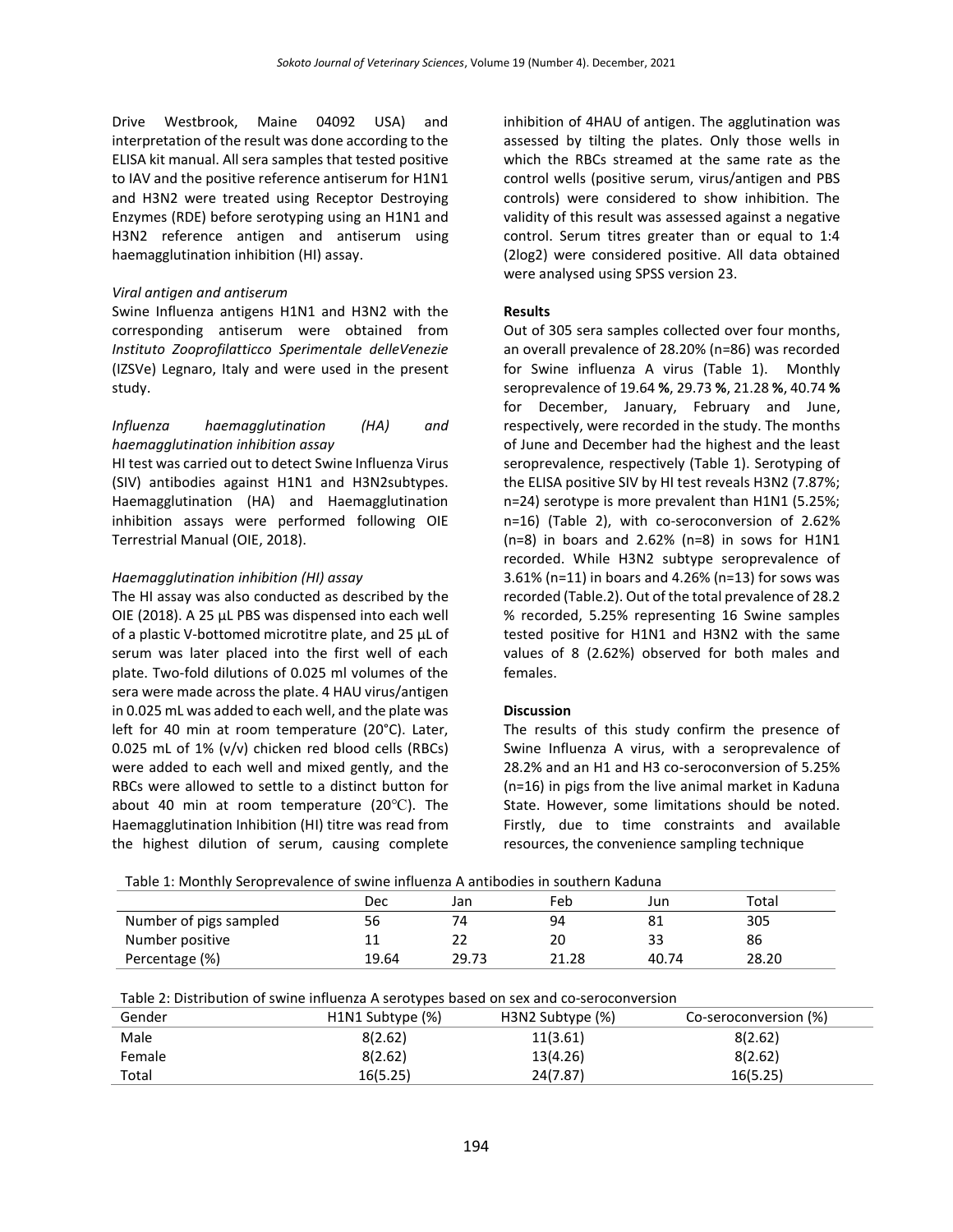employed hinged on the assumption that as the largest pig market in the state, swine brought to the slabs were pooled from the communities of the surrounding Local Government Areas; as such, data collected may need to be replicated in future studies to minimise bias. Secondly, the sample size lacked enough power and so more study with a larger sample size might be needed to corroborate the findings of this study.

Most surveillance studies on swine influenza focus on H1N1 and H3N2 due to the fact that these two subtypes are often implicated in the ecology of swine influenza more than any other subtypes, and studies have shown that antibodies to the virus were detectable all year round, with peaks observed in the dry Harmattan seasons, from November to January and in April and May in Nigeria (David-West & Cooke, 1974; Kabantiyok *et al*., 2019), which coincides with the period in which this study was carried out (Table 1). In a two-year surveillance study, Meseko *et al*. (2014) reported a prevalence of 13.7% of swine influenza A in pigs from commercial piggery farms in Lagos state. When compared with the prevalence observed in this study, factors such as strict maintenance of biosecurity and good farm management could explain the reason for the sharp difference in the prevalence because the farms sampled are purely intensively managed. The prevalence (28.2%) observed in this study means there is a high possibility of transmission between pig herds and humans living in a close association which is seen by the high prevalence reported by Adeola *et al*. (2010), who reported a prevalence of 68.3% among pig handlers.

Swine are cited as a major concern in the spread of novel IAVs to humans due to the expression of more α 2, 6-sialic acid (SA) receptors, which is shared in both the respiratory epithelia of swine and humans. The presence of antibodies to swine IAV means that subjects might have at one point or the other had direct contact with pigs because the virus has limited sustained human to human transmission history (Garten *et al*., 2009; Lewis *et al*., 2016; Kabantiyok *et al*., 2019).

Influenza A H1N1 and H3N2 viruses circulate widely among pigs and forms part of the dominant subtypes of Influenza virus infecting pigs (Kothalawala *et al*., 2006; Vincent *et al*., 2014). The findings of this study in Table 2 corroborate this as a high prevalence of 7.87% (n=24) for H3N2 and5.25% (n=16) for H1N1 was observed. The H3N2 subtype is particularly known to circulate widely in pigs. It is antigenically related to the human type of influenza that is inclined

to the procuring of internal protein genes from an avian virus. The literature on swine influenza is replete with data on the circulation of H1N1 and H3N2 in swine and human populations (Adeola *et al*., 2010; Odun-Ayo *et al*., 2018). Most studies show a higher H1N1 (Jolaoluwa *et al*., 2013) prevalence than for H3N2. The high prevalence of H3N2 in this study may reflect a shift in the dominant subtype among pigs in this region, although the antibody subtype in circulation is likely to be largely affected by the previous composition of vaccine (Choi *et al*., 2002) and for reasons unknown, the epidemiological status of certain SIV serotypes might vary from region to region (López-Robles *et al*., 2014). The former is ruled out as the government of Nigeria has always maintained a no influenza vaccine policy in livestock. More research into the epidemiological distribution of these subtypes in swine is required to better understand factors responsible for the variations of SIV subtypes in regions of unvaccinated swine populations.

This study recorded a 5.25% (n=16) coseroconversion of H1N1 and H3N2s Table 2. Concurrent infection of different strains in swine provides an enabling environment for reassortment, which may culminate in the emergence of new subtypes and even the potential for a recent pandemic outbreak. H3N2 is widespread in US swine, and this strain which has genes from human lineages, swine lineages, and avian lineages, was generated through reassortment (Pantin-Jackwood *et al*., 2014). Although this study limits itself to H1N1 and H3N2, there remain other subtypes that were not reported. Human interaction with pigs form dominant interface for the transfer of human type swine flu to pigs (Choi *et al*., 2002) as more human origin influenza viruses are responsible for the development of novel strain than avian origin influenza virus (Van Poucke *et al.*, 2010) this could be attributed to the abundance of α2-6 SA linkages on the pigs' respiratory epithelia which is highly conserved for attachment to IAV of human origin. In a study on the prevalence of swine influenza virus subtypes on swine farms in the United States, Choi *et al*. (2002) reported a co-infection of 1.5% for H1N1 and H3N2 subtypes, which is lower than the 5.25% recorded in this study. The high value recorded in this study compared to the 1.5% recorded by Choi *et al*. (2002) could be accounted for because most swine used for this study are kept free-range where they interact with their environment and other pigs. Suriya *et al*. (2008), in a study to determine the risk factors associated with the influenza A virus in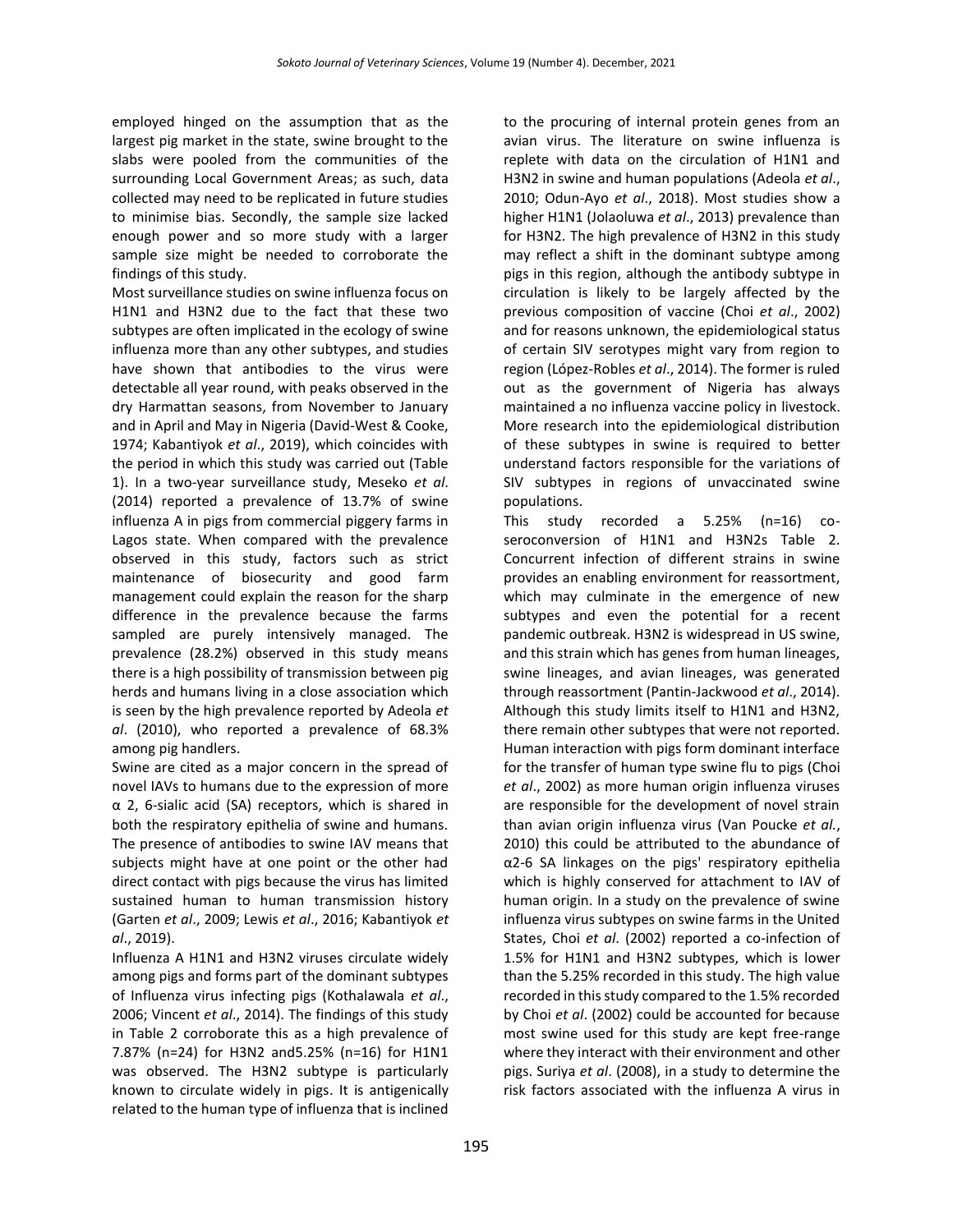pigs, recorded a very high co-seroconversion rate of 41.1%.

Normally, the reassortment of gene segments between different subtypes of the virus plays an important role in the emergence of a novel strain. Coinfection sets the stage for it, and this process is highly efficient within a coinfected cell. Co-infection studies have shown that synchronous co-infection at moderate or high doses can give rise to ∼60 to 70% of progeny shed from an animal host (Tao *et al*., 2015), so the presence of co-infection even as low as 5.25% is important in predicting the virus ecology.

This study reveals a previous infection of swine influenza virus H1N1 and H3N2 subtypes in southern Kaduna. In addition, a concurrent seroconversion of 5.25% was also detected in boars and sows sampled. Therefore, we recommend more awareness to all pig stakeholders on the risk of the virus and surveillance to identify all the subtypes circulating in the area and the country at large to adopt suitable prevention and control measures.

## **Conflict of Interest**

The authors declare that there is no conflict of interest.

## **References**

- Adeola OA, Adeniji JA & Olugasa BO (2010). Detection of haemagglutination–inhibiting antibodies against human H1 and H3 strains of influenza A viruses in pigs in Ibadan, Nigeria. *Zoonoses and Public Health,* **57**(7‐8): 89-94.
- Ajala MK & Sanni SA (2002). Economics of Swine Marketing in Kafanchan (Katsit) Market, Jama'a Local Government Area of Kaduna State, Nigeria. *Nigerian Journal of Animal Science,* doi.10.5513/jcea.v8i3.469.
- Choi YK, Goyal SM & Joo HS (2002). Prevalence of swine influenza virus subtypes on swine farms in the United States. *Archives of Virology,* **147**(6): 1209–1220.
- David-West TS & Cooke AR (1974). Laboratory and clinical investigation of the 1974 influenza epidemic in Nigeria. *Bulletin of the World Health Organization,* **51**(1): 103.
- Garten RJ, Davis CT, Russell CA, Shu B, Lindstrom S, Balish A & Cox NJ (2009). Antigenic and genetic characteristics of swine-origin 2009 A (H1N1) influenza viruses circulating in humans. *Science*, **325**(5937): 197-201.
- Hause BM, Collin EA, Liu R, Huang B, Shen Z, Lu W & Li F (2014). Characterisation of a novel influenza virus in cattle and swine: proposal

for a new genus in the Orthomyxoviridae family. *MBio*, **5**(2): e00031-14.

- ICTV (2020) [https://talk.ictvonline.org/information/w/fa](https://talk.ictvonline.org/information/w/faq/1323/how-to-cite-the-ictv-virus-taxonomy) [q/1323/how-to-cite-the-ictv-virus](https://talk.ictvonline.org/information/w/faq/1323/how-to-cite-the-ictv-virus-taxonomy)[taxonomy,](https://talk.ictvonline.org/information/w/faq/1323/how-to-cite-the-ictv-virus-taxonomy) retrieved 12-2-2020
- Joannis T, Lombin LH, De Benedictis P, Cattoli G & Capua I (2006). Confirmation of H5N1 avian influenza in Africa. *The Veterinary Record,* **158**(9): 309.
- Jolaoluwa A E, Ogundipe G, Babalobi O & Omilab S (2013). Prevalence and correlates of influenza-a in piggery workers and pigs in two communities in Lagos, Nigeria. *Pan African Medical Journal*, doi.10.11604/pamj.2013.16.102.1450.
- Kabantiyok D, Abraham O & Dadah AJ (2019). Seroprevalence of Swine Influenza A virus circulating in pigs from Southern Kaduna, Nigeria. *Science World Journal,* **14**(3): 92-95.
- Kothalawala H, Toussaint MJM, and Gruys E (2006). An overview of swine influenza. *Veterinary Quarterly,* **28**(2): 45-53.
- Koutsakos M, Nguyen T H, Barclay W S & Kedzierska K (2016). Knowns and unknowns of influenza B viruses. *Future Microbiology,* **11**(1): 119– 135.
- Lewis NS, Russell CA, Langat P, Anderson TK, Berger K, Bielejec F & Vincent AL (2016). The global antigenic diversity of swine influenza A viruses. *elife,* **5**: 12217.
- López-Robles G, Montalvo-Corral M, Burgara-Estrella A & Hernández J (2014). Serological and molecular prevalence of swine influenza virus on farms in northwestern Mexico. *Veterinary Microbiology,* **172**(1–2): 323–328.
- Lowen AC & Steel J (2014). Roles of Humidity and Temperature in Shaping Influenza Seasonality. *Journal of Virology,* **88**(14): 7692–7695.
- Meseko C, Olaleye D, Capua I & Cattoli G (2014). Swine influenza in sub-Saharan Africa - Current knowledge and emerging insights. *Zoonoses and Public Health,* **61**(4): 229–237.
- Meseko CA, Ehizibolo DO, Nwokike EC & Wungak YS (2016). Serological evidence of equine influenza virus in horse stables in Kaduna, Nigeria. *Journal of Equine Science,* **27**(3): 99- 105.
- Odun-Ayo F, Odaibo G & Olaleye D (2018). Influenza virus A (H1 and H3) and B co-circulation among patient presenting with acute